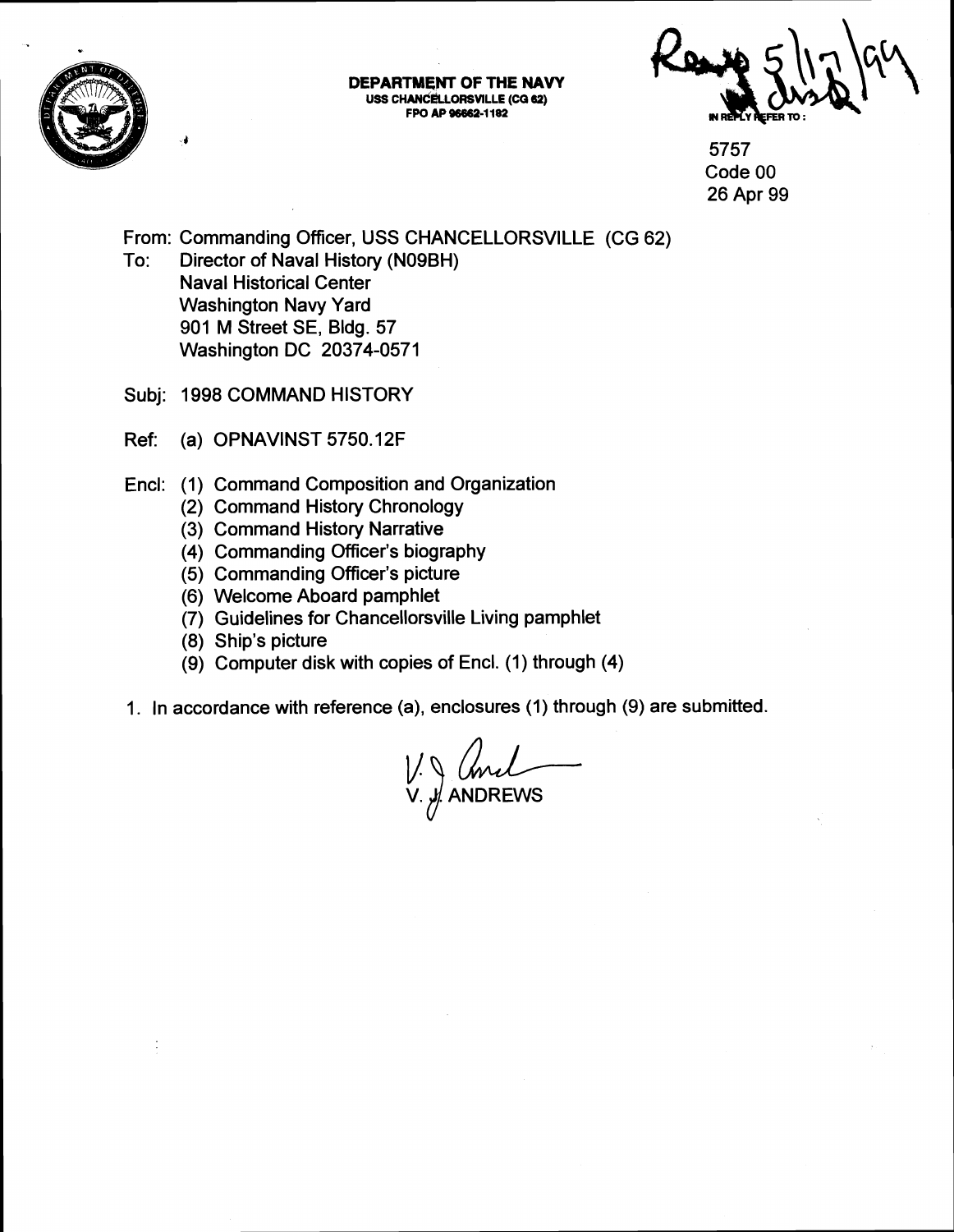# **COMMAND COMPOSITION AND ORGANIZATION**

## **CHANCELLORSVILLE'S MISSION:**

To be prepared to conduct prompt, sustained operations fiom the sea.

# **IMMEDIATE SUPERIOR IN COMMAND:**

**RADM** T. J. Keating, Commander, Carrier Group FIVE

## **COMMANDING OFFICER:**

Captain Vincent **J.** Andrews, United States Navy

## **PERMANENT DUTY STATION:** .

Forward-deployed in Yokosuka, Japan

**AIRCRAFT ASSIGNED:**<br>No aircraft permanently assigned. Two SH-60B helicopters from HSL-51, with accompanying aviation detachment, usually embarked while underway.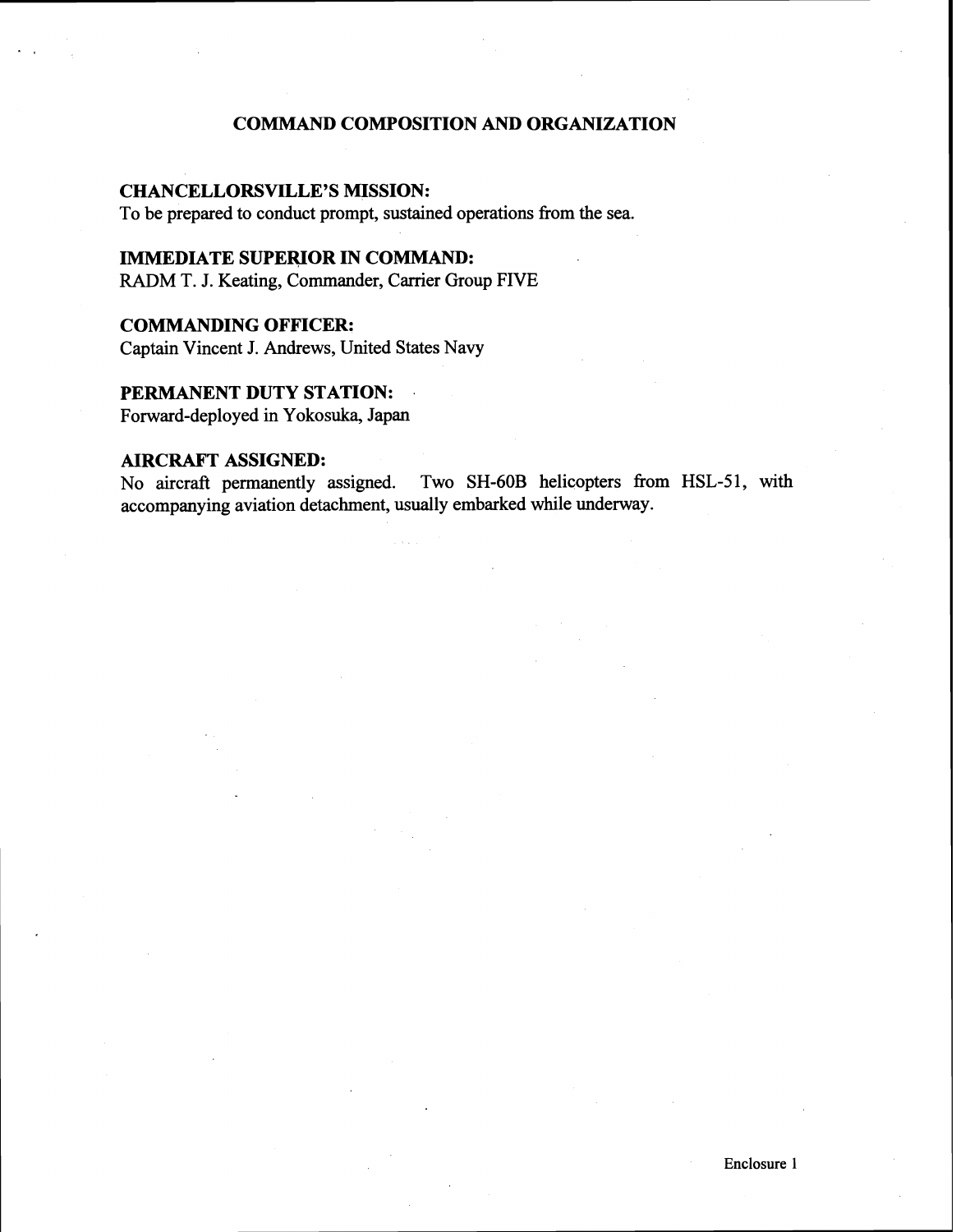# **USS CHANCELLORSVILLE (CG 62) COMMAND HISTORY KEY CHRONOLOGICAL EVENTS FOR 1998**

| 01 - 05 Jan   | Leave and Upkeep Period                                                                                                                  |
|---------------|------------------------------------------------------------------------------------------------------------------------------------------|
| 13 - 15 Jan   | Propulsion Examination Board (PEB) Command Assessment for<br>Readiness of Training (Phase II), Inport, San Diego, CA.                    |
| 02 - 04 Feb   | Command Inspection, Inport San Diego, CA.                                                                                                |
| 09 - 13 Feb   | Combat Systems / Engineering Tailored Ship Training Availability<br>(Phase I), Inport San Diego, CA                                      |
| 17 - 20 Feb   | Engineering / Operations Tailored Ship Training Availability (Phase I),<br>Underway Southern California Operations Area.                 |
| 24 Feb        | Depart San Diego, CA, enroute Cabo San Lucas, Mexico.                                                                                    |
| 24 - 27 Feb   | Damage Control / Combat Systems Tailored Ship Training Availability<br>(Phase I).                                                        |
| 28 Feb        | Arrive Cabo San Lucas, Mexico.                                                                                                           |
| 02 Mar        | Depart Cabo San Lucas, Mexico enroute to San Diego, CA.                                                                                  |
| 03 - 06 Mar   | Combat Systems / Damage Control Tailored Ship Training Availability<br>(Phase I).                                                        |
| 09 - 27 Mar   | SIMA availability                                                                                                                        |
| 16 - 27 Mar   | Combat Systems Readiness Review / CSSQT Groom, Inport San<br>Diego, CA.                                                                  |
| 23 - 27 Mar   | Supply LTT, Inport San Diego, CA.                                                                                                        |
|               | 30 Mar - 03 Apr Engineering / Operations Tailored Ship Training Availability (Phase II)<br>Underway Southern California Operations Area. |
| 07 Apr        | Depart San Diego, CA enroute to Pearl Harbor, HI.                                                                                        |
| $07 - 12$ Apr | Damage Control Tailored Ship Training Availability (Phase II).                                                                           |
| 13 Apr        | Arrive Pearl Harbor, HI.                                                                                                                 |
| 14 - 16 Apr   | Underway mid-Pacific OPAREA for MISSILEX and TORPEX                                                                                      |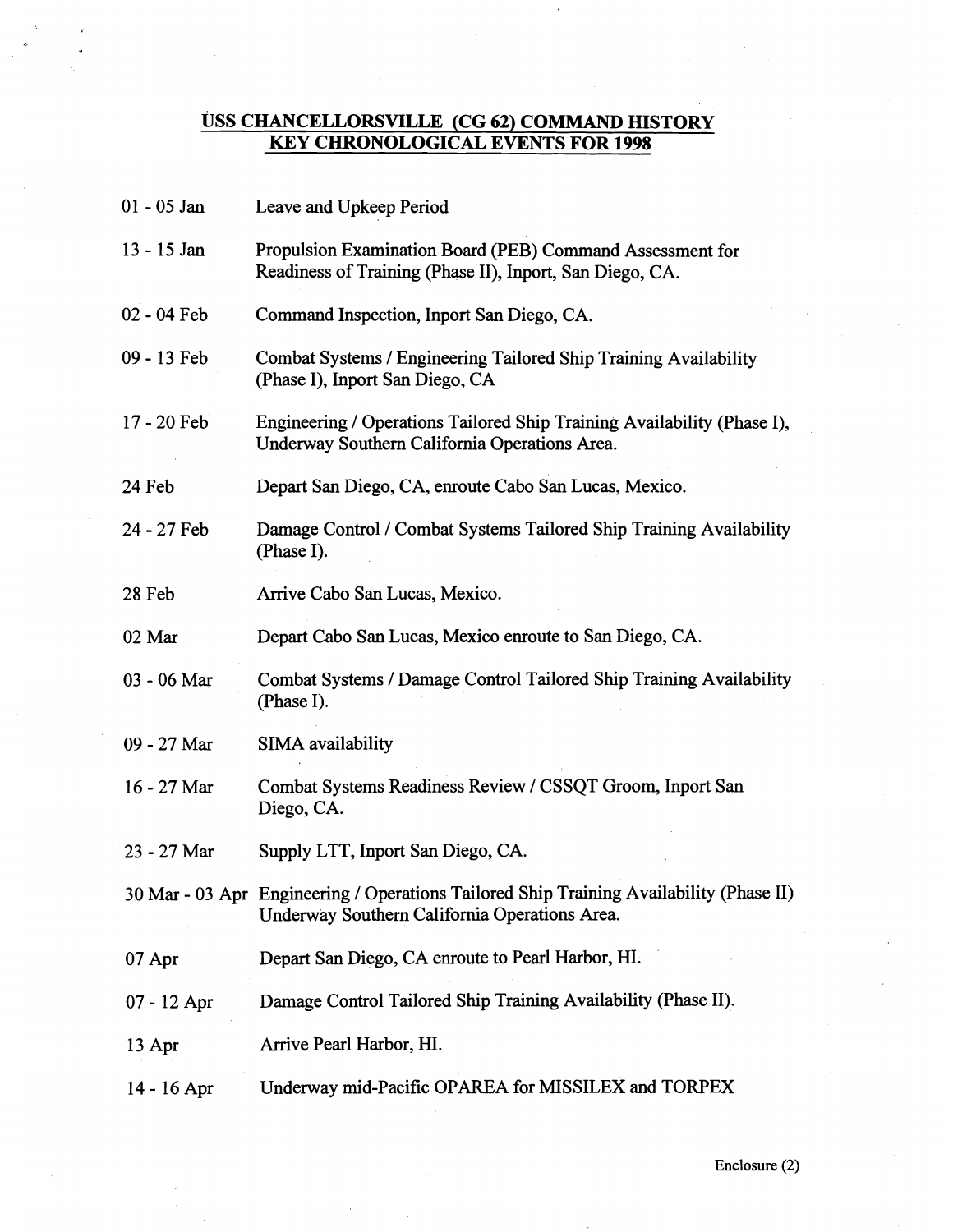| $21 - 23$ Apr   | Combat Systems Tailored Ship Training Availability (Phase II),<br>Underway mid-Pacific OPAREA.                             |
|-----------------|----------------------------------------------------------------------------------------------------------------------------|
| $26$ Apr        | Depart Pearl Harbor, HI enroute to San Diego, CA.                                                                          |
| $27$ Apr-02 May | Engineering Tailored Ship Training Availability (Phase II).                                                                |
| 02 May          | Arrive San Diego, CA.                                                                                                      |
| $11 - 12$ May   | PEB Engineering Certification, Underway Southern California<br>Operating Area.                                             |
| 18 - 21 May     | Combat Systems Tailored Ship Training Availability (Phase II),<br>Underway Southern California Operations Area.            |
| 26 - 29 May     | Logistics Management Assessment, Inport San Diego, CA.                                                                     |
| $03$ Jun        | Final Evaluation Period, Tailored Ship Training Availability (Phase<br>III), Underway Southern California Operations Area. |
| $08$ Jun        | Depart San Diego enroute to Seal Beach, CA.<br>Arrive Seal Beach, CA.                                                      |
| $08 - 11$ Jun   | Ammunition Onload: Seal Beach, CA                                                                                          |
| $11$ Jun        | Depart Seal Beach, CA enroute to San Diego, CA.                                                                            |
| $12 - 30$ Jun   | Pre-Overseas Movement (POM) period                                                                                         |
| 01 July         | Underway, Southern California Operations Area for Family Day Cruise                                                        |
| 07 July         | Depart San Diego, enroute to Pearl Harbor, HI. for Exercise RIMPAC<br>98.                                                  |
| 13 July         | Arrive, Pearl Harbor, HI.                                                                                                  |
| 15 July         | Underway mid-Pacific OPAREA for MISSILEX                                                                                   |
| $15 - 19$ July  | RIMPAC MISSILEX / VANDALEX, mid-Pacific OPAREA                                                                             |
| 20 July         | Arrive, Pearl Harbor, HI.                                                                                                  |
| 23-30 July      | Underway mid-Pacific OPAREA for Exercise RIMPAC.                                                                           |
| 31 July         | Arrive, Pearl Harbor, HI. Commenced turnover with USS BUNKER                                                               |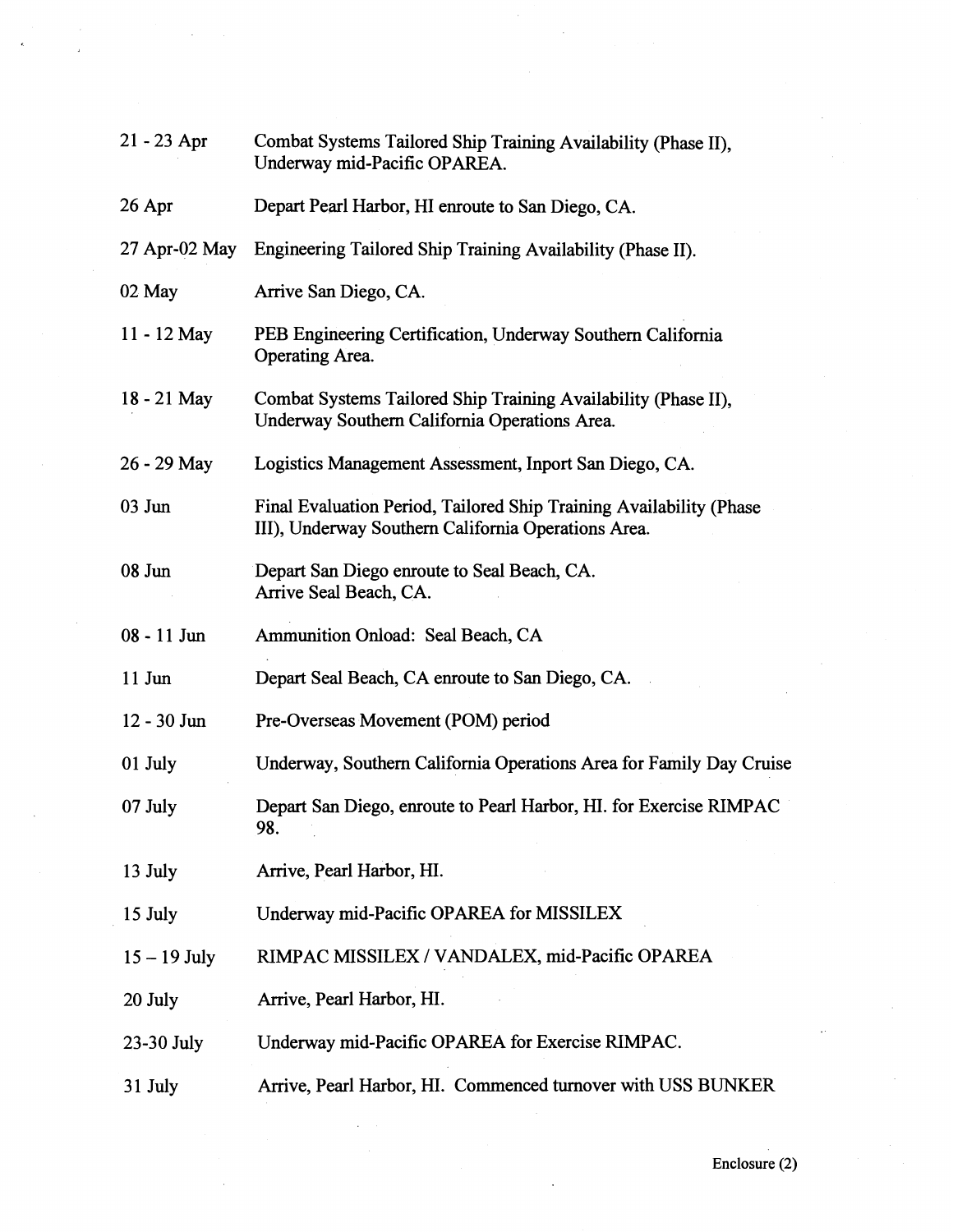|                    | HILL in support of homeport shift.                                                                                                                                                |
|--------------------|-----------------------------------------------------------------------------------------------------------------------------------------------------------------------------------|
| 02 August          | Depart Pearl Harbor, HI.                                                                                                                                                          |
| $02-11$ Aug        | Enroute to new homeport, Yokosuka, Japan.                                                                                                                                         |
| 11 Aug             | Arrive, Yokosuka Japan. Begin upkeep period.                                                                                                                                      |
| 28 Sep             | Depart Yokosuka, Japan for pre-FOAL EAGLE wash-up and CV<br>escort. Assumed duties as Task Force 70 AW and AF.                                                                    |
| 28-30 Sep          | Underway off coast of southern Japan. Performed electronics<br>calibration.                                                                                                       |
| 31 Sep             | Completed electronics calibration. Rejoined KITTY HAWK CVBG<br>and began transit to Republic of Korea (ROK).                                                                      |
|                    | 31 Sep - 11 Oct Underway, enroute to ROK                                                                                                                                          |
| 12 Oct             | Arrived and anchored, port of Chinhae, ROK for Opening Ceremonies<br>and Welcome for International Fleet Review 1998 and Fiftieth<br>Anniversary Celebration of ROK independence. |
| 13 Oct             | Depart Chinhae as part of multinational parade of ships as part of IFR<br>1998. Arrive in Pusan, ROK.                                                                             |
| 13-15 Oct          | Inport Pusan, ROK.                                                                                                                                                                |
| 15 Oct             | Depart Pusan for evasion of Super Typhoon Zeb. Enroute to<br>participation in FOAL EAGLE 98 and ANNUALEX 10G.                                                                     |
| 18-25 Oct          | Pre-FOAL EAGLE exercises in Sea of Japan.                                                                                                                                         |
| 25 Oct-02 Nov      | Patrolling off coast of Republic of Korea.                                                                                                                                        |
| 02 Nov             | Detached from patrolling operations. Rejoined KITTY HAWK CVBG.                                                                                                                    |
| 04 Nov             | Commenced pre-ANNUALEX Battlespace Mapping.                                                                                                                                       |
| 05 Nov             | Commenced participation in ANNUALEX 10G.                                                                                                                                          |
| 05 -12 Nov<br>with | Participated in ANNUALEX 10G, an annual multinational exercise<br>exercises in all major warfare areas.                                                                           |
| 13 Nov             | Return to Yokosuka, Japan. Begin maintenance availability period.                                                                                                                 |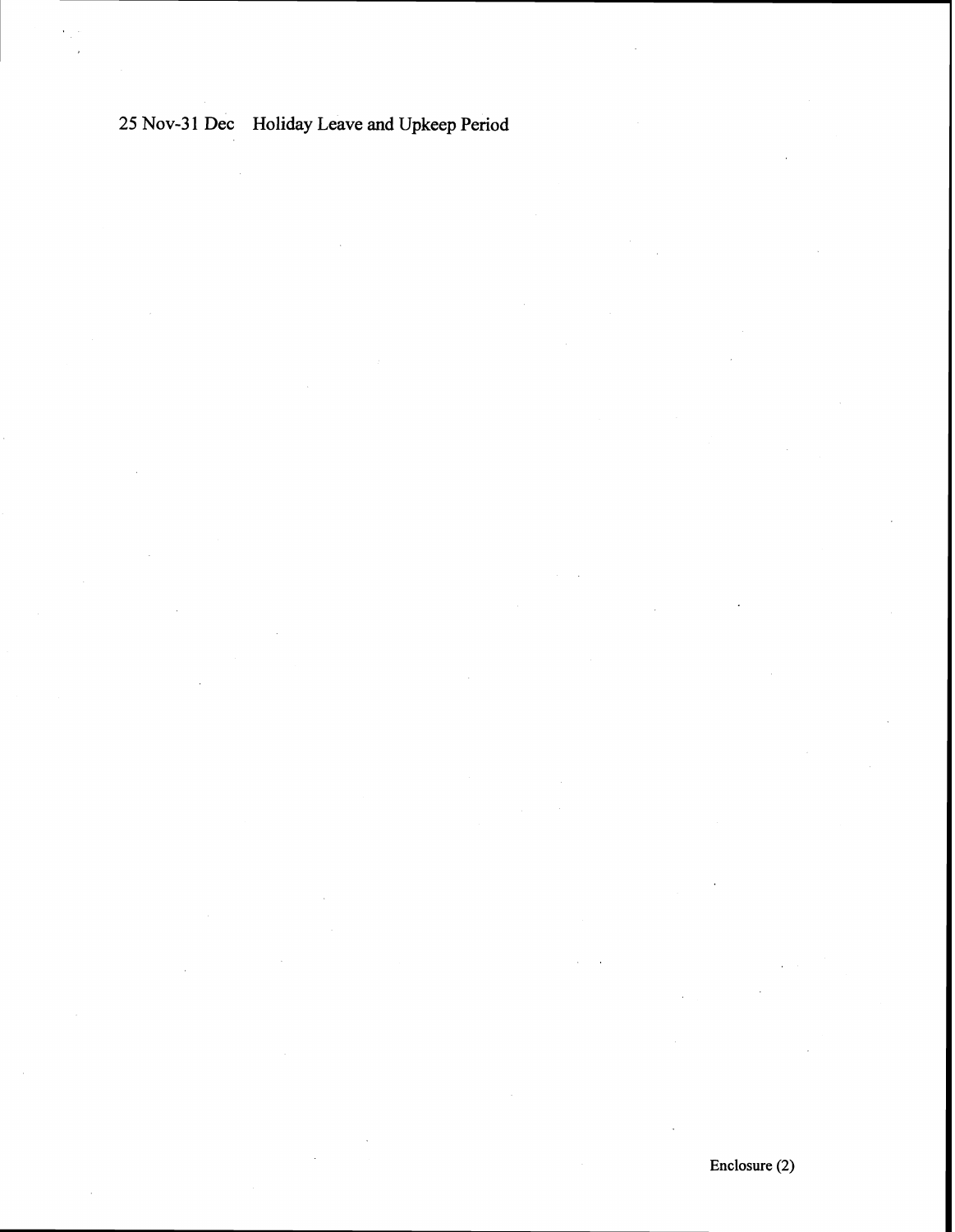### **USS CHANCELLORSVILLE (CG 62)**

### **COMMAND HISTORY**

USS CHANCELLORSVILLE's new year began with a leave and upkeep period at Pier 8, Naval Station San Diego, CA., after finishing a nine month overhaul and successfully completing Light-off Assessment and post-overhaul sea trials. Upon returning from leave, CHANCELLORSVILLE had the Propulsion Examination Board (PEB) visit for Command Assessment for Readiness of Training Phase I1 (CART 11), to kick off the pre-deployment training cycle in preparation for the upcoming homeport shift to Yokosuka, Japan and fleet operations in the Seventh Fleet Area of Responsibility.

A Command Inspection was conducted from 02-04 February by Commander, Cruiser-Destroyer Group Three with assistance fiom Commander, Naval Surface Forces Pacific and Regional Support Organization San Diego. From 17 - 20 February CHANCELLORSVILLE was underway in the Southern California Operating Area (SOCAL OPAREA) for the evaluation of Engineering and Seamanship evolutions. On 24 February, after a weekend inport, CHANCELLORSVILLE departed for Cabo San Lucas, Mexico for a port visit. While enroute, ATG conducted TSTA I training in the areas of Damage Control and Combat Systems. On 28 February, CHANCELLORSVILLE anchored at Cabo San Lucas, **MX.** 

On 02 March, CHANCELLORSVILLE departed Cabo San Lucas, MX, enroute to San Diego, CA. ATG conducted enroute training in the areas of Damage Control and Combat Systems during the transit to San Diego. Upon returning to Pier 8, NAVSTA San Diego on 06 March, CHANCELLORSVILLE began a Ship's Intermediate Maintenance Activity availability that lasted until the 27th of that month. CHANCELLORSVILLE completed a combined Combat Systems Readiness Review (CSRR) and a Combat Systems Ship's Qualification Trials (CSSQT) groom from 16 - 27 March. On 23 March, CHANCELLORSVILLE completed Logistics Assessment Training and Review (LATR) conducted by ATG. On 30 Mar, CHANCELLORSVILLE was underway in the SOCAL OPAREA again for TSTA I1 Engineering training.

CHANCELLORSVILLE departed San Diego enroute to Pearl Harbor, Hawaii on 7 April. While enroute, ATG conducted TSTA I1 training in the area of Damage Control. On 13 April the ship moored at Pearl Harbor, and remained in port overnight. She was underway again the next day for CSSQT MISSILEX practice and a TORPEDOEX. After spending the weekend inport Pearl Harbor, the ship got underway for TSTA I1 Combat Systems from 21 - 23 April, and fired five Standard Missiles at target drones, scoring hits on all of the targets. While transiting out fiom Pearl, CHANCELLORSVILLE responded to a distress call and in a coordinated effort with the Honolulu Coast Guard, rescued five passengers fiom the private charter boat, Golden Eagle, which had caught fire and was trailing heavy smoke. TSTA I1 Engineering was conducted during the transit to San Diego.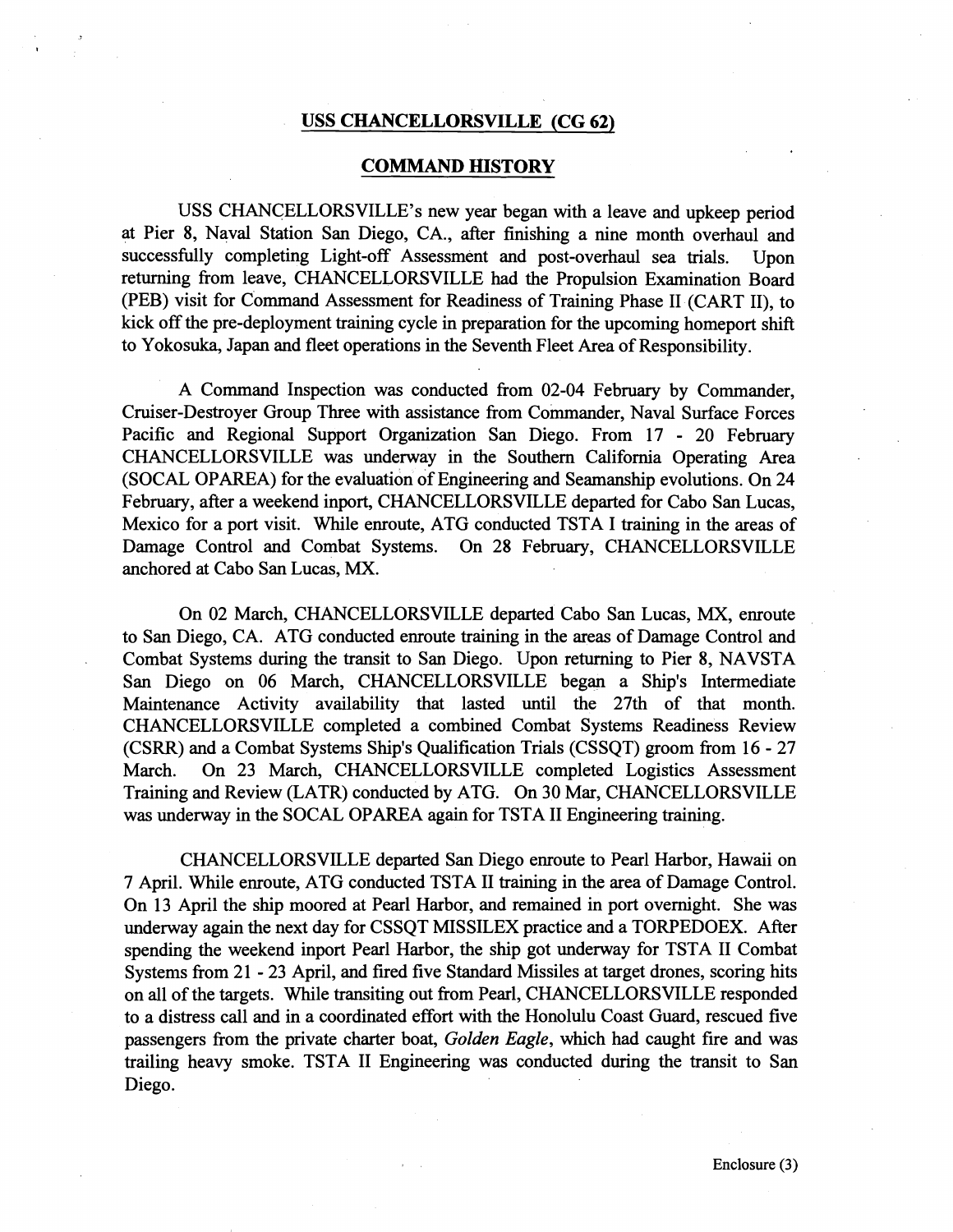CHANCELLORSVILLE arrived at NAVSTA San Diego, CA on 02 May and moored at Pier 8. CHANCELLORSVILLE successfully completed Engineering Certification (ECERT) from 11-12 May in the SOCAL OPAREA. From 13 - 21 May, CHANCELLORSVILLE operated at sea off San Clemente Island for Naval Gunfire Support (NGFS) training and TSTA I1 Combat Systems training. At the end of the month, from 26 - 29 May, the Supply department completed Logistics Management Assessment conducted by ATG, and passed with outstanding grades.

On June 3, CHANCELLORSVILLE got underway in the SOCAL OPAREA for the Final Evaluation Period (FEP), successfully passing FEP validating all ship training teams as "ready" for deployment. On 08 June, CHANCELLORSVILLE departed San Diego enroute to Seal Beach, CA for a three-day ammo onload. Once complete with the onload, the ship returned to San Diego on the 11<sup>th</sup>, and began a Pre-Overseas Movement (POM) stand-down period, which ended on the  $1<sup>st</sup>$  of July.

Upon completion of the stand-down, CHANCELLORSVILLE welcomed aboard over 350 guests and dependents for a "Family Day Cruise". Five days later, the ship left San Diego enroute to Pearl Harbor, HI to participate in Exercise RIMPAC '98. RIMPAC is a large scale multi-national exercise with participants from many nations including the U.S., Japan, Canada, and Australia. During RIMPAC, CHANCELLORSVILLE completed a successful missile engagement versus a supersonic VANDAL target. CHANCELLORSVILLE returned to Pearl Harbor on 31 July.

Following RIMPAC '98, CHANCELLORSVILLE conducted and completed turnover with USS BUNKER HILL in support of the mutual homeport changes. CHANCELLORSVILLE departed Pearl Harbor on 02 August enroute with USS KITTY HAWK and USS VANDEGRIFT to Yokosuka, Japan. CHANCELLORSVILLE arrived in its new homeport of Yokosuka on 11 August. CHANCELLORSVILLE commenced a 7-week upkeep period. The upkeep period was followed by a three-day underway period off the coast of Japan for sea trials.

On 28 September CHANCELLORSVILLE assumed duties as Task Force 70 Air Warfare Commander (AW) and Link Coordinator (AF), and in company with USS KITTY HAWK began transitting to Korea. CHANCELLORSVILLE arrived in South Korea on 12 October and anchored in the harbor of Chinhae, Republic of Korea (ROK) joining other ships anchored there as part of the International Fleet Review celebrating the fiftieth anniversary of the ROK. CHANCELLORSVILLE departed Chinhae the next morning and sailed in the parade of naval ships fiom Chinhae to Pusan.

After a quick sortie fiom Pusan due to approaching Super Typhoon Zeb, CHANCELLORSVILLE proceeded southeast to wait out the storm with KITTY HAWK in the Philippine Sea. After Zeb had passed, CHANCELLORSVILLE returned to the Sea of Japan to resume training with the KITTY HAWK carrier battle group in preparation for FOAL EAGLE '98. During this period, CHANCELLORSVILLE was detached to participate in real world contingency operations off the coast of Korea.